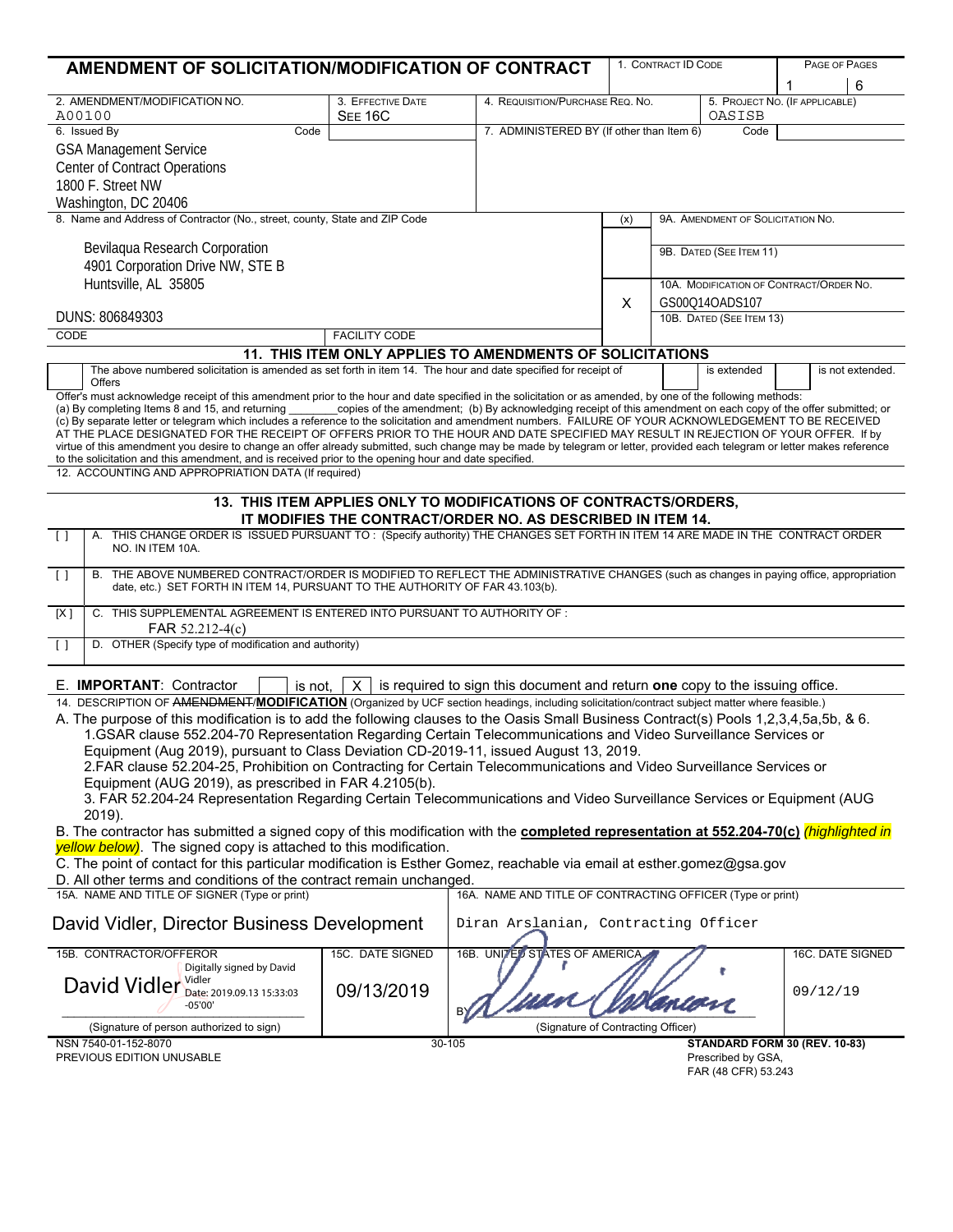## **FAR 52.204-24 Representation Regarding Certain Telecommunications and Video Surveillance Services or Equipment (AUG 2019).**

(a) Definitions. As used in this provision— Covered telecommunications equipment or services, Critical technology, and Substantial or essential component have the meanings provided in clause 52.204-25, Prohibition on Contracting for Certain Telecommunications and Video Surveillance Services or Equipment.

(b) Prohibition. Section 889(a)(1)(A) of the John S. McCain National Defense Authorization Act for Fiscal Year 2019 (Pub. L. 115-232) prohibits the head of an executive agency on or after August 13, 2019, from procuring or obtaining, or extending or renewing a contract to procure or obtain, any equipment, system, or service that uses covered telecommunications equipment or services as a substantial or essential component of any system, or as critical technology as part of any system. Contractors are not prohibited from providing—

(1) A service that connects to the facilities of a third-party, such as backhaul, roaming, or interconnection arrangements; or

(2) Telecommunications equipment that cannot route or redirect user data traffic or permit visibility into any user data or packets that such equipment transmits or otherwise handles.

(c) Representation. The Offeror represents that— It [ ] will, [ ] will not provide covered telecommunications equipment or services to the Government in the performance of any contract, subcontract or other contractual instrument resulting from this solicitation. (d) Disclosures. If the Offeror has responded affirmatively to the representation in paragraph (c) of this provision, the Offeror shall provide the following information as part of the offer—

(1) All covered telecommunications equipment and services offered (include brand; model number, such as original equipment manufacturer (OEM) number, manufacturer part number, or wholesaler number; and item description, as applicable);

(2) Explanation of the proposed use of covered telecommunications equipment and services and any factors relevant to determining if such use would be permissible under the prohibition in paragraph (b) of this provision;

(3) For services, the entity providing the covered telecommunications services (include entity name, unique entity identifier, and Commercial and Government Entity (CAGE) code, if known); and

(4) For equipment, the entity that produced the covered telecommunications equipment (include entity name, unique entity identifier, CAGE code, and whether the entity was the OEM or a distributor, if known).

(End of provision)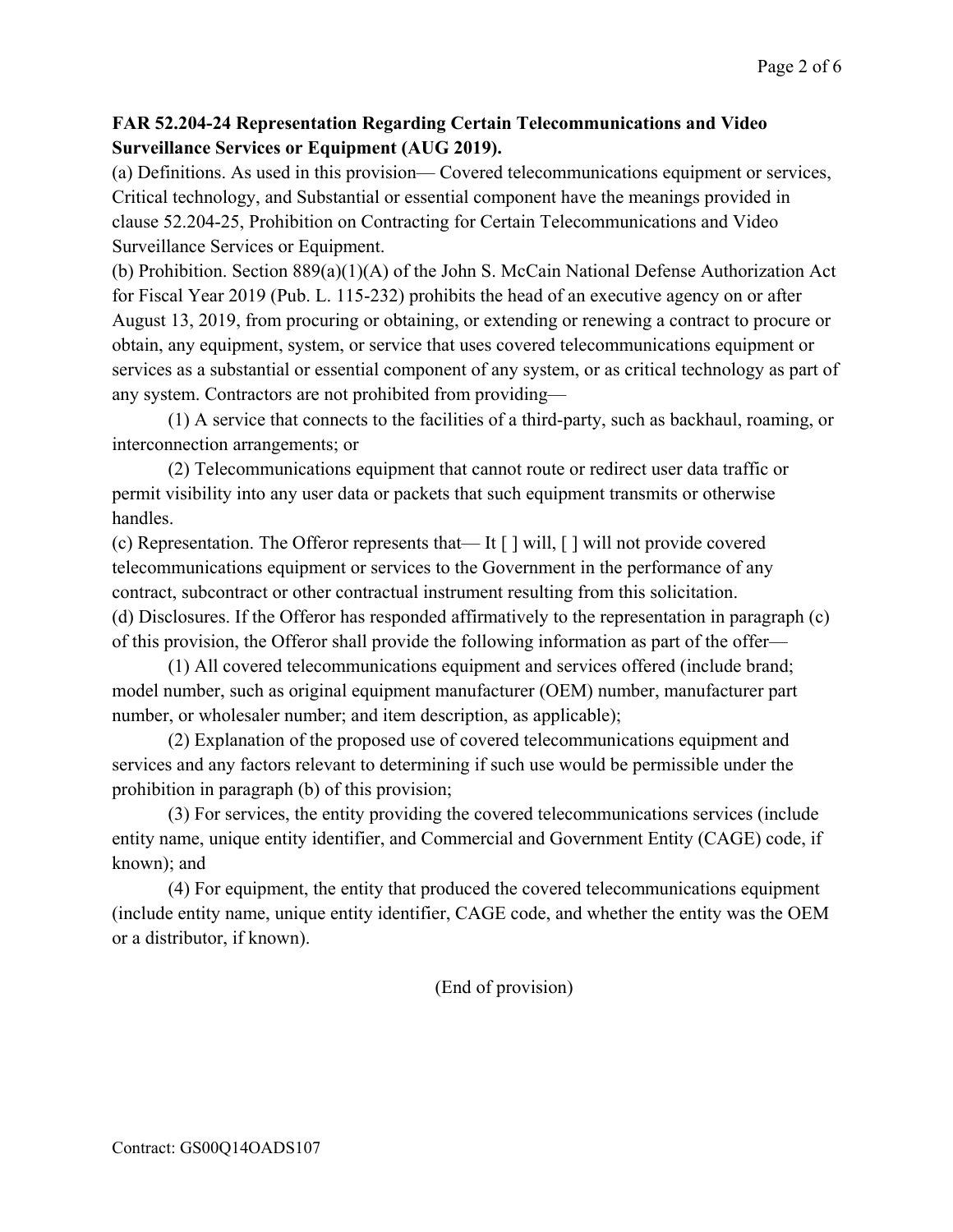## **GSAR 552.204-70 Representation Regarding Certain Telecommunications and Video Surveillance Services or Equipment (AUG 2019).**

(a) Definitions. As used in this clause- "Covered telecommunications equipment or services", "Critical technology", and "Substantial or essential component" have the meanings provided in FAR 52.204-25, Prohibition on Contracting for Certain Telecommunications and Video Surveillance Services or Equipment.

(b) Prohibition. Section 889(a)(1)(A) of the John S. McCain National Defense Authorization Act for Fiscal Year 2019 (Pub. L. 115-232) prohibits the head of an executive agency on or after August 13, 2019, from procuring or obtaining, or extending or renewing a contract to procure or obtain, any equipment, system, or service that uses covered telecommunications equipment or services as a substantial or essential component of any system, or as critical technology as part of any system. Contractors are not prohibited from providing-

(1) A service that connects to the facilities of a third-party, such as backhaul, roaming, or interconnection arrangements; or

(2) Telecommunications equipment that cannot route or redirect user data traffic or permit visibility into any user data or packets that such equipment transmits or otherwise handles.

(c) Representation. The Offeror or Contractor represents that it  $\lceil \cdot \rceil$  will or  $\lceil X \rceil$  will not  $\lceil$ Contractor to complete and submit to the Contracting Officer] provide covered telecommunications equipment or services to the Government in the performance of any contract, subcontract, order, or other contractual instrument resulting from this contract. This representation shall be provided as part of the proposal and resubmitted on an annual basis from the date of award.

(d) Disclosures. If the Offeror or Contractor has responded affirmatively to the representation in paragraph (c) of this clause, the Offeror or Contractor shall provide the following additional information to the Contracting Officer—

(1) All covered telecommunications equipment and services offered or provided (include brand; model number, such as original equipment manufacturer (OEM) number, manufacturer part number, or wholesaler number; and item description, as applicable);

(2) Explanation of the proposed use of covered telecommunications equipment and services and any factors relevant to determining if such use would be permissible under the prohibition in paragraph (b) of this provision;

(3) For services, the entity providing the covered telecommunications services (include entity name, unique entity identifier, and Commercial and Government Entity (CAGE) code, if known); and

(4) For equipment, the entity that produced the covered telecommunications equipment (include entity name, unique entity identifier, CAGE code, and whether the entity was the OEM or a distributor, if known).

(End of clause)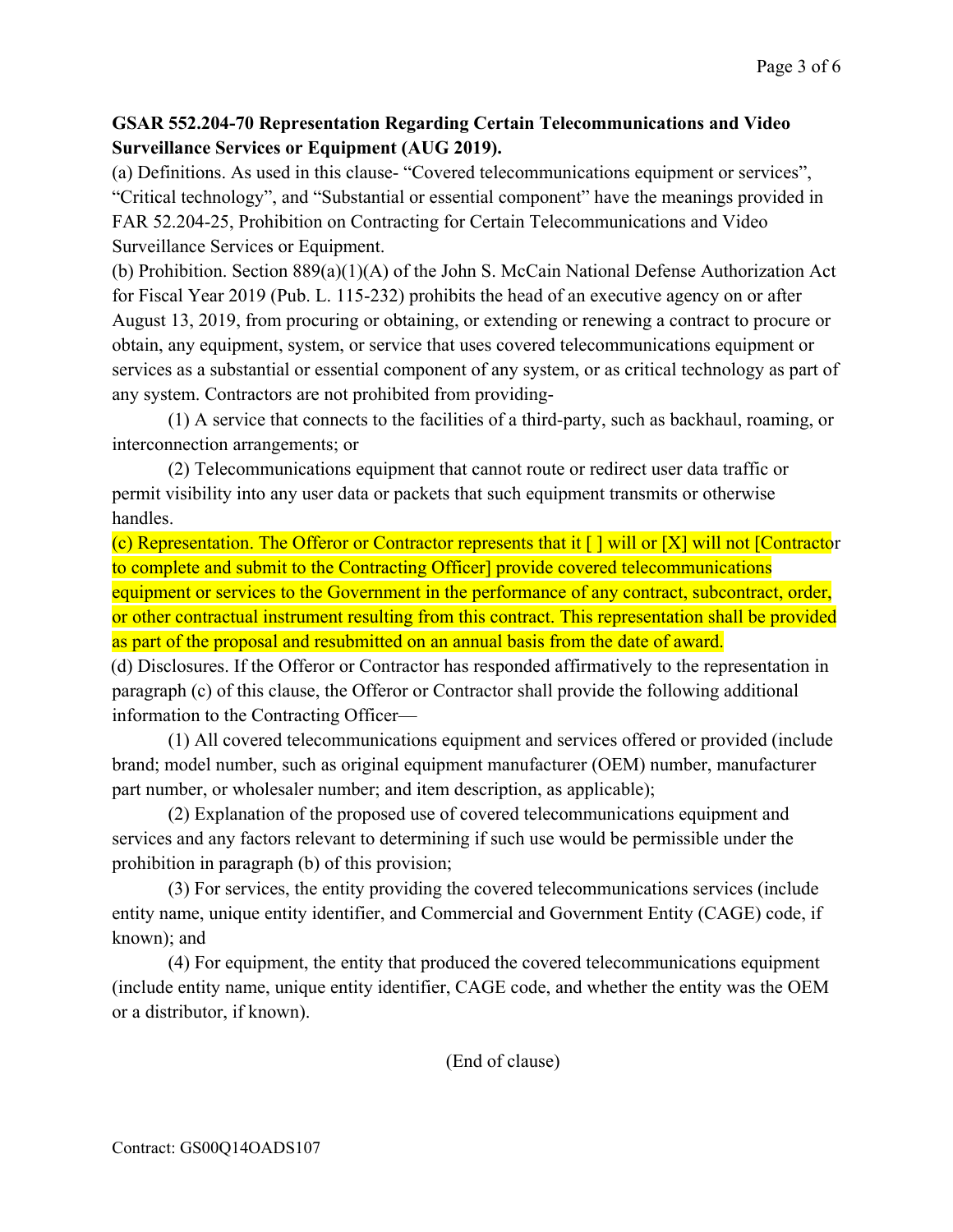## **FAR 52.204-25 PROHIBITION ON CONTRACTING FOR CERTAIN TELECOMMUNICATIONS AND VIDEO SURVEILLANCE SERVICES OR EQUIPMENT (AUG 2019).**

(a) Definitions. As used in this clause—

Covered foreign country means The People's Republic of China. Covered telecommunications equipment or services means-

(1) Telecommunications equipment produced by Huawei Technologies Company or ZTE Corporation (or any subsidiary or affiliate of such entities);

(2) For the purpose of public safety, security of Government facilities, physical security surveillance of critical infrastructure, and other national security purposes, video surveillance and telecommunications equipment produced by Hytera Communications Corporation, Hangzhou Hikvision Digital Technology Company, or Dahua Technology Company (or any subsidiary or affiliate of such entities);

(3) Telecommunications or video surveillance services provided by such entities or using such equipment; or

(4) Telecommunications or video surveillance equipment or services produced or provided by an entity that the Secretary of Defense, in consultation with the Director of National Intelligence or the Director of the Federal Bureau of Investigation, reasonably believes to be an entity owned or controlled by, or otherwise connected to, the government of a covered foreign country. Critical technology means-

(1) Defense articles or defense services included on the United States Munitions List set forth in the International Traffic in Arms Regulations under subchapter M of chapter I of title 22, Code of Federal Regulations;

(2) Items included on the Commerce Control List set forth in Supplement No. 1 to part 774 of the Export Administration Regulations under subchapter C of chapter VII of title 15, Code of Federal Regulations, and controlled—

(i) Pursuant to multilateral regimes, including for reasons relating to national security, chemical and biological weapons proliferation, nuclear nonproliferation, or missile technology; or

(ii) For reasons relating to regional stability or surreptitious listening;

(3) Specially designed and prepared nuclear equipment, parts and components, materials, software, and technology covered by part 810 of title 10, Code of Federal Regulations (relating to assistance to foreign atomic energy activities);

(4) Nuclear facilities, equipment, and material covered by part 110 of title 10, Code of Federal Regulations (relating to export and import of nuclear equipment and material);

(5) Select agents and toxins covered by part 331 of title 7, Code of Federal Regulations, part 121 of title 9 of such Code, or part 73 of title 42 of such Code; or

(6) Emerging and foundational technologies controlled pursuant to section 1758 of the Export Control Reform Act of 2018 (50 U.S.C. 4817).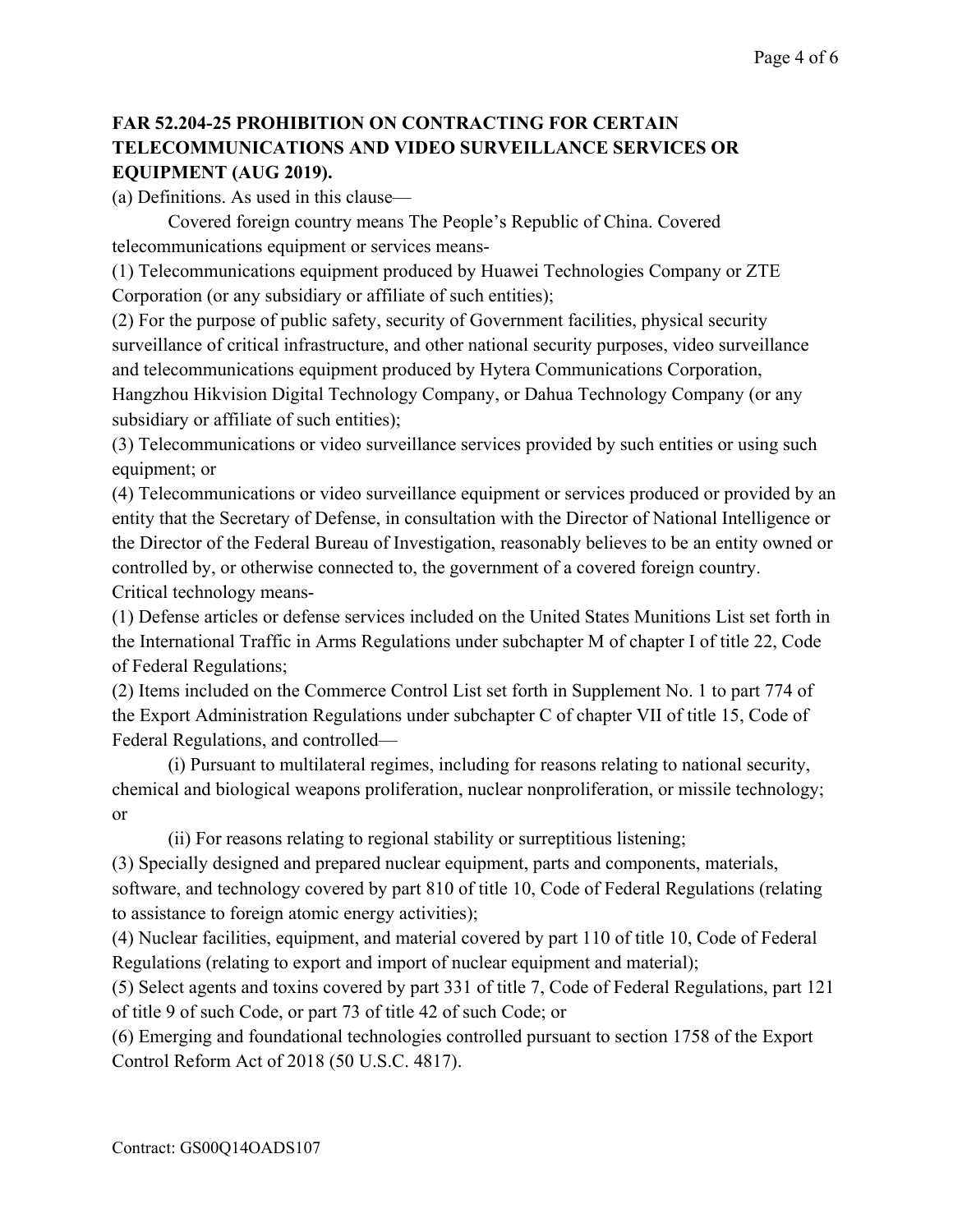Substantial or essential component means any component necessary for the proper function or performance of a piece of equipment, system, or service.

(b) Prohibition. Section 889(a)(1)(A) of the John S. McCain National Defense Authorization Act for Fiscal Year 2019 (Pub. L. 115-232) prohibits the head of an executive agency on or after August 13, 2019, from procuring or obtaining, or extending or renewing a contract to procure or obtain, any equipment, system, or service that uses covered telecommunications equipment or services as a substantial or essential component of any system, or as critical technology as part of any system. The Contractor is prohibited from providing to the Government any equipment, system, or service that uses covered telecommunications equipment or services as a substantial or essential component of any system, or as critical technology as part of any system, unless an exception at paragraph (c) of this clause applies or the covered telecommunication equipment or services are covered by a waiver described in Federal Acquisition Regulation 4.2104. (c) Exceptions. This clause does not prohibit contractors from providing—

(1) A service that connects to the facilities of a third-party, such as backhaul, roaming, or interconnection arrangements; or

(2) Telecommunications equipment that cannot route or redirect user data traffic or permit visibility into any user data or packets that such equipment transmits or otherwise handles.

(d) Reporting requirement.

(1) In the event the Contractor identifies covered telecommunications equipment or services used as a substantial or essential component of any system, or as critical technology as part of any system, during contract performance, or the Contractor is notified of such by a subcontractor at any tier or by any other source, the Contractor shall report the information in paragraph (d)(2) of this clause to the Contracting Officer, unless elsewhere in this contract are established procedures for reporting the information; in the case of the Department of Defense, the Contractor shall report to the website at https://dibnet.dod.mil. For indefinite delivery contracts, the Contractor shall report to the Contracting Officer for the indefinite delivery contract and the Contracting Officer(s) for any affected order or, in the case of the Department of Defense, identify both the indefinite delivery contract and any affected orders in the report provided at [https://dibnet.dod.mil.](https://dibnet.dod.mil/)

(2) The Contractor shall report the following information pursuant to paragraph  $(d)(1)$  of this clause:

(i) Within one business day from the date of such identification or notification: the contract number; the order number(s), if applicable; supplier name; supplier unique entity identifier (if known); supplier Commercial and Government Entity (CAGE) code (if known); brand; model number (original equipment manufacturer number, manufacturer part number, or wholesaler number); item description; and any readily available information about mitigation actions undertaken or recommended.

(ii) Within 10 business days of submitting the information in paragraph  $(d)(2)(i)$ of this clause: any further available information about mitigation actions undertaken or